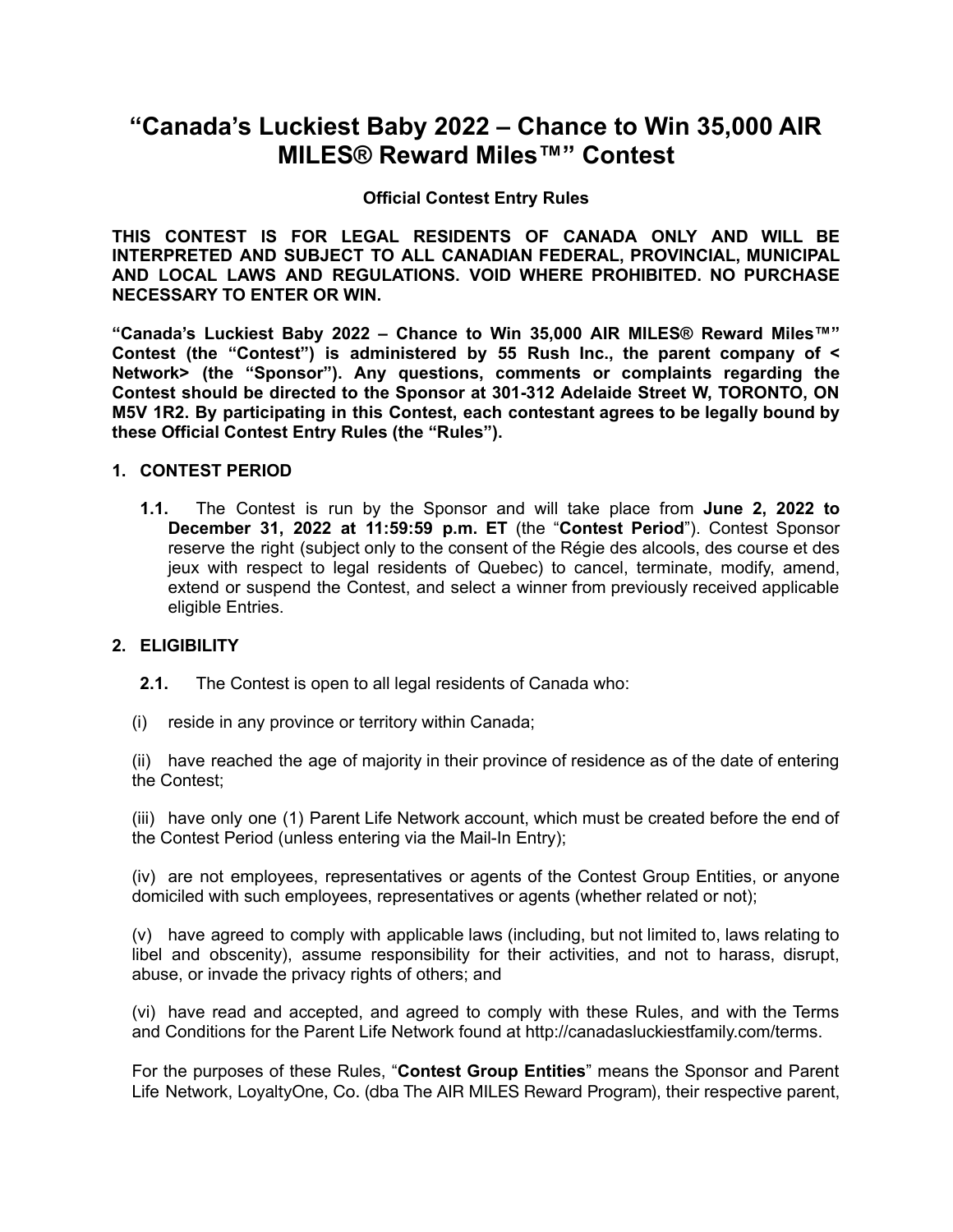sister, affiliated and subsidiary companies, all advertising and promotion agencies, prize suppliers, materials and services related to the Contest, and any other corporation, partnership, sole proprietorship or other legal entity directly involved in the Contest.

## **3. PRIZE**

**3.1. The AIR MILES ® Reward Miles™ Prize:** There is a total of one (1) AIR MILES Reward Miles Prize available to be won consisting of 35,000 AIR MILES Reward Miles.

AIR MILES Reward Miles Prize will be posted directly into the AIR MILES collector account of the confirmed winner six to eight weeks after the random drawing. To ensure that the winner receives the Prize in his/her/their preferred account, winner should ensure his/her/their balance preference (AIR MILES Cash account and AIR MILES Dream account) is set as desired prior to the Prize being posted in his/her/their collector account.

The approximate retail value of AIR MILES Reward Miles prize depends on the chosen method of redemption, available reward options at the time of redemption, and the set preference between AIR MILES Cash and AIR MILES Dream accounts. If redeemed with AIR MILES Cash, 95 Cash Miles can be used in-store for \$10 towards purchases at participating AIR MILES partners or 95 Cash Miles can be used online for eVouchers for \$10 worth of value at participating reward partners. If redeemed for flights, value depends on the current marketplace price of the chosen flight, which will vary. Winner must pay applicable taxes, related transportation fees, governmental levies, excess baggage and other non-ticket costs. The value of AIR MILES Reward Miles used for non-flight reward options depends on reward options in effect at the time of redemption. AIR MILES Reward Miles prize is subject to the Terms and Conditions of the AIR MILES Reward Program as amended from time to time. AIR MILES Reward Miles prize is not transferable or convertible to cash and must be accepted as awarded.

The winner is solely responsible for payment of any applicable taxes and reporting any taxable income associated with The Prize. The Prize cannot be substituted or transferred to a third party. Any additional costs not described in these Rules as part of the Prize that are incurred in collecting and using the Prize are the winner's responsibility.

# **4. METHODS OF ENTRY**

- **4.1. Contest Entry ("CE"):** To enter the Contest for a Chance to Win 35,000 AIR MILES Reward Miles Prize, the contestant must complete either the Online Entry and Registration OR the Mail-In Entry and Registration (all as defined below) during the Contest Period.
	- **(a) Method One - Online Entry and Registration:** To enter the Contest for a Chance to Win 35,000 AIR MILES Reward Miles Prize online, the contestant must:
		- **(i)** Visit the "**Contest Website**" at [www.canadasluckiestbaby.com;](http://www.canadasluckiestfamily.com)
		- **(ii)** Login with an active Parent Life Network account ("**PLN Account**") OR create a new PLN Account. To create a new PLN Account a contestant must provide a valid email, choose a password, and then provide a full name, birth date, and home postal code. To create a new Account a contestant must also agree to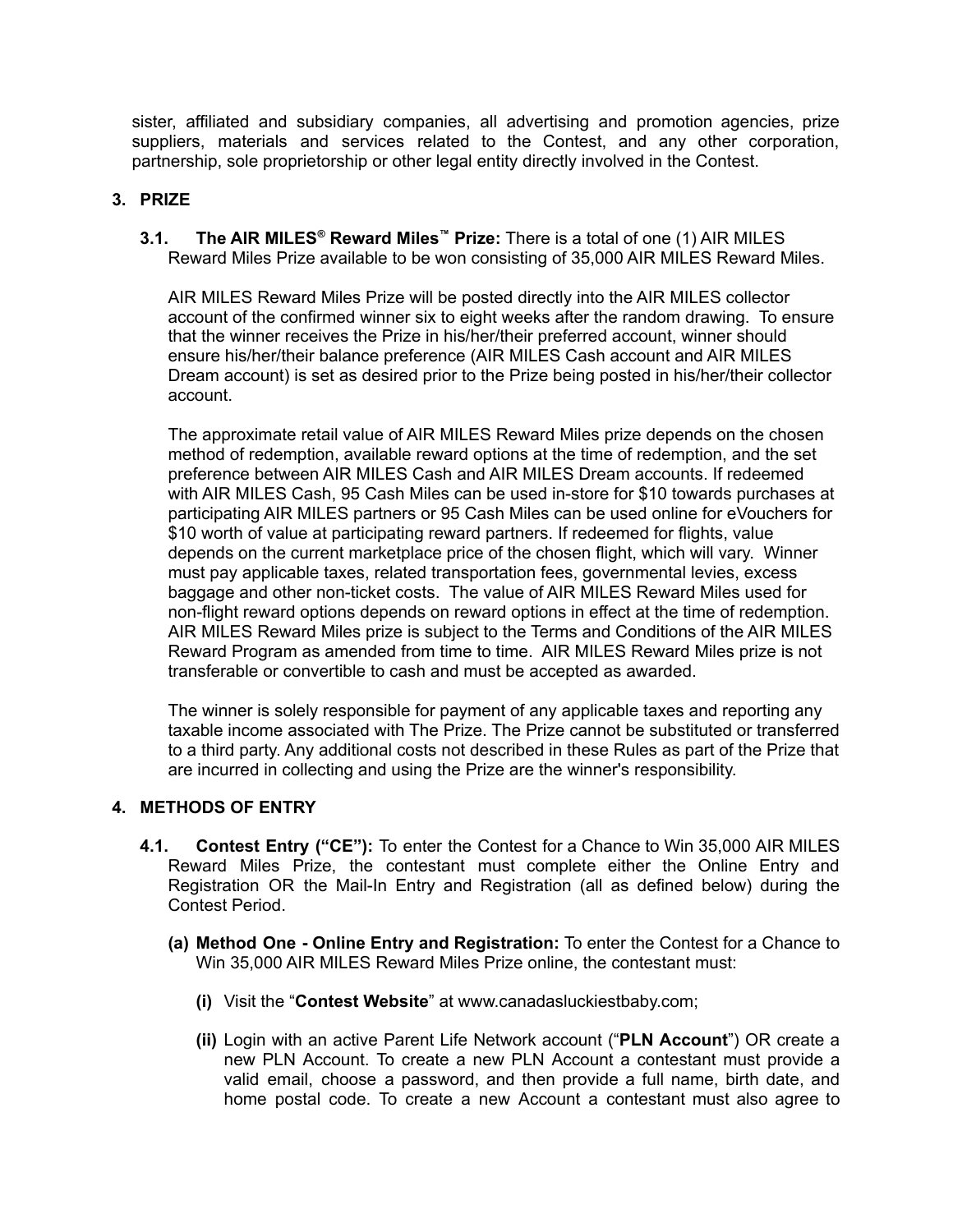receive Commercial Electronic Messages ("**CEM**'s") from the Parent Life Network ("**PLN"**) but may unsubscribe from such messages from within any CEM sent to the user without affecting their entry or odds of winning in the contest; and

**(iii)**Complete the Contest Entry Form (the "**CE Form**"). To Complete the CE Form Contestants must agree to the contest rules. Please note, this prize requires an AIR MILES collector number to be entered. When you click "Enter For a Chance to Win" you will be prompted for your AIR MILES collector number. If you don't have a collector number, you can enroll in the AIR MILES Reward Program and get one free by visiting airmiles.ca or by **[clicking](https://www.airmiles.ca/arrow/Enrollment?section=2) here**. By enrolling to become an AIR MILES collector, you agree to be bound by the Terms and Conditions of the AIR MILES Reward Program as amended from time to time. Once the CE Form is complete, the contestant must click submit. The contestant will then obtain ten (10) entries into the Contest and will be registered with the Contest.

Incomplete CE Forms or CE Forms with false information will be deemed as invalid and will be disqualified. Only fully completed CE Forms with valid information received by the Sponsor's servers during the Contest Period will be accepted for entry into this Contest.

- **(a) Method Two – Mail-In Entry and Registration:** Alternatively, if a contestant does not wish to enter online, create a PLN Account or consent to receiving CEMs from PLN, the contestant may enter by mail. To enter the Contest via mail, a contestant may: print his/her/their first name, last name, email address, birth date, telephone number, complete mailing address (including postal code), signature and request to be registered and entered into the Contest on a plain white piece of paper (no larger than 8.5 by 11 inches), and mail it (in an envelope with sufficient postage), to the Sponsor, at: Contest Administrator, Parent Life Network, 301-312 Adelaide Street W, Toronto, ON, M5V 1R2, Attn: Canada's Luckiest Baby 2022 – Chance to Win 35,000 AIR MILES® Reward Miles™. Upon receipt and verification of a contestant's request in accordance with these Rules, the contestant will receive ten (10) entries into the Contest. To be eligible, all mail-in requests must be post-marked during the Contest Period and received before the draw date in a separate envelope bearing sufficient postage. The Releasees (as defined in Section 7.g.) will not be responsible or liable for any lost, stolen, delayed, illegible, damaged, misdirected, insufficient postage, late or destroyed Mail-In Entry requests.
- **1.1. Multiple Registration Not Permitted:** Contestants can only use the Contest Website (or its iframe) or the Mail-In Entry option to register for the Contest one (1) time in total. If it is discovered that a contestant has attempted to: (i) enter more than one (1) time or (ii) use (or attempt to use) multiple names, email addresses or identities to enter, or otherwise participate in, the Contest, then (in the sole and absolute discretion of the Sponsor) he/she /they may be disqualified from participating in the Contest and all of his/her/their entries may be disqualified. Use (or attempted use) of multiple identities, mail-in envelopes, email addresses and/or any automated system to register for or otherwise participate in this Contest is prohibited and is grounds for disqualification. **One (1) Registration Per Person:** For greater certainty, no contestant may register for the Contest more than once regardless of the method of participation.
- **1.2. Earning Extra Entries:** Each registered contestant will have the ability to earn a maximum of 14,000 additional entries ("Extra Entries") in the Contest. All Extra Entries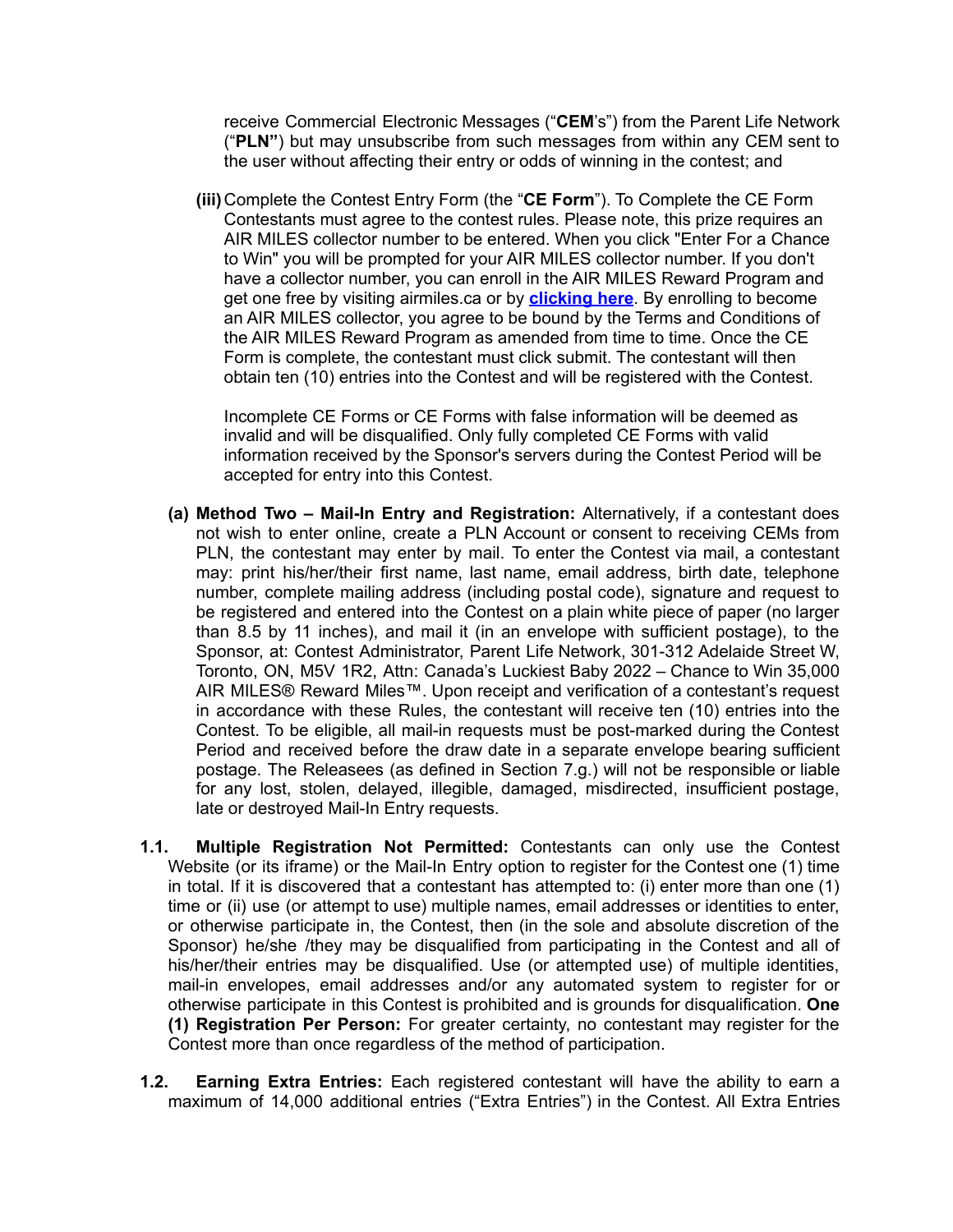must be earned during the Contest Period. No purchase is necessary to obtain any Extra Entries. To earn Extra Entries a contestant may:

**(a)** Perform specific actions ("**Action**") which may include, but are not limited to: subscribing to specific social media; sharing information about the Contest on social media sites; visiting specific websites; watching specific web videos; entering a specific code; uploading specific text, images or videos ("**Content**"); or completing a survey. Entries will be awarded when the completed Action is received by the Sponsor's server;

Each Action completed and received by Sponsor's servers will award a specific number of Extra Entries to the contestant completing the Action. Actions may be time limited. All times published in the advertisement of Actions will be Eastern Time.

**(b)** The Sponsor reserves the right to amend these Rules (subject only to the consent of the Régie des alcools, des course et des jeux with respect to legal residents of Quebec) in order to add additional means of earning Extra Entries by posting them on the Contest Website. No purchase is necessary.

## **Earning Extra Entries Alternate Method - No Purchase Necessary**

To earn all extra entry options described in (c) above, alternatively a contestant may: print his/her/their first name, last name, email address, telephone number, complete mailing address (including postal code), current school name, signature, and request for extra entries on a plain white piece of paper (no larger than 8.5 by 11 inches) and mail it (in an envelope with sufficient postage), to the Sponsor, at: Contest Administrator, Parent Life Network, 301-312 Adelaide Street W, Toronto, ON, M5V 1R2, Attn: Canada's Luckiest Baby 2022 – Chance to Win 35,000 AIR MILES® Reward Miles™. Upon receipt and verification of a contestant's request in accordance with these Rules, the contestant will receive all entries available in (c) above added to their total number of entries before the Prize draw is conducted. To be eligible, all mail-in requests must be post-marked by the end of the Contest Period and received before the draw date in a separate envelope bearing sufficient postage. The Releasees (as defined in Section 7.g.) will not be responsible or liable for any lost, stolen, delayed, illegible, damaged, misdirected, insufficient postage, late or destroyed mail-in Extra Entries requests.

#### **2. DRAW & WINNER SELECTION PROCESS**

- **1.1.** Co-Ordination with Other Canada's Luckiest Baby 2022 Contests: The AIR MILES® Reward Miles Prize draw will occur in co-ordination with all other Canada's Luckiest Baby 2022 – Chance to Win 35,000 AIR MILES® Reward Miles™ (as described at https://clb2022.parentlifenetwork.com/contest-rules). Entries earned in the Contest (section 4) will be valid for every Canada's Luckiest Baby 2022 contest for which the contestant has entered.
	- **a. Random Draw:** On **January 4th, 2023** at **2:00 p.m. ET** in the city of Toronto, in the province of Ontario, at the offices of the Sponsor (address listed above), **one (1)** entry will be randomly selected from all eligible entries received by Sponsor during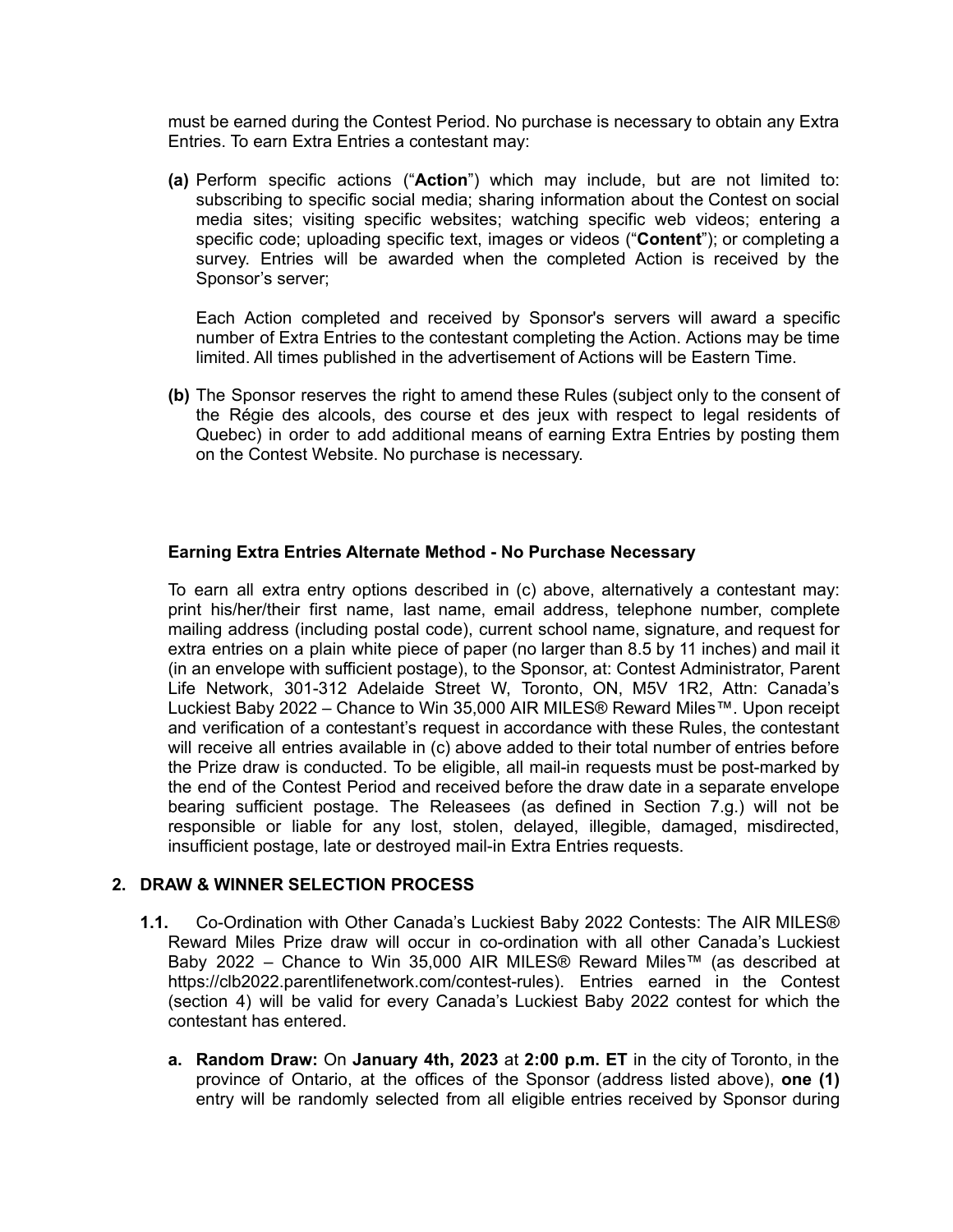the Contest Period. The contestant associated with the selected entry, and who is otherwise eligible to win, will be the selected contestant who is eligible to win the Prize subject to compliance with these Rules. In the event that the first valid entry selected in the co-ordinated draw has not entered the "Canada's Luckiest Baby 2022 – Chance to Win 35,000 AIR MILES® Reward Miles™" contest, a separate draw will take place during which one (1) entry will be randomly selected from all eligible entries received by the Sponsor during the Contest Period by contestants who have entered the "Canada's Luckiest Baby 2022 – Chance to Win 35,000 AIR MILES® Reward Miles™" Contest. This secondary draw will have no co-ordination with other Canada's Luckiest Baby 2022 contest draws.

- **1.2. Odds of Winning:** The odds of winning the Prize are dependent on the number of eligible entries received by the Sponsor during the Contest Period in accordance with these Rules.
- **1.3. Contacting Selected Contestant:** Sponsor will attempt to arrange an in-person meeting with the selected contestant who is eligible to win the Prize within thirty (30) days of the applicable draw date. If the Sponsor is unable to arrange an in-person meeting within thirty (30) days of the applicable draw date, Sponsor will make an additional minimum of two (2) attempts to contact the selected contestant by email using the information provided at the time of Account registration (or on mail in entry) between thirty-one (31) and thirty-five (35) days of the applicable draw date. If the selected contestant cannot be contacted (i.e. does not reply to the email from the Sponsor or its representative) within forty (40) days of the applicable draw date, then he/she/they may be disqualified (and will forfeit all rights to the Prize) and the Sponsor reserves the right, in its sole and absolute discretion, to select an alternate selected contestant from among the remaining eligible Entries (in which case the foregoing provisions of this section shall apply to such new selected contestant).
- **1.4. Declaration and Release Form; Skill-Testing Question:** In order to be declared a confirmed winner, the selected contestant (or, if he/she/they are a minor in his/her/their province or territory of residence, his/her/their parent or legal guardian) must, in addition to meeting the Contest eligibility criteria and otherwise complying with these Rules, correctly answer, in person, a mathematical skill-testing question without assistance of any kind, whether electronic or otherwise, and sign and return within five (5) business days of notification by e-mail, a Declaration and Release prepared by the Sponsor which, among other things:
	- **a.** confirms compliance with these Rules;
	- **b.** acknowledges acceptance of the prize(s), as awarded;
	- **c.** releases the Releasees (as defined in Section 7.g.) from any liability and damage which could arise out of or in any way related to the Contest and from the awarding, receipt, possession and/or use or misuse of any prize; and
	- **d.** allows the Licensees (defined in Section 7.8(a)(i)) below to use, reproduce and/or publish in any related publicity, his/her/their name, photograph, image, likeness, biographical information, any statements made regarding a prize, place of residence, and/or voice for advertising and promotional purposes in perpetuity and in any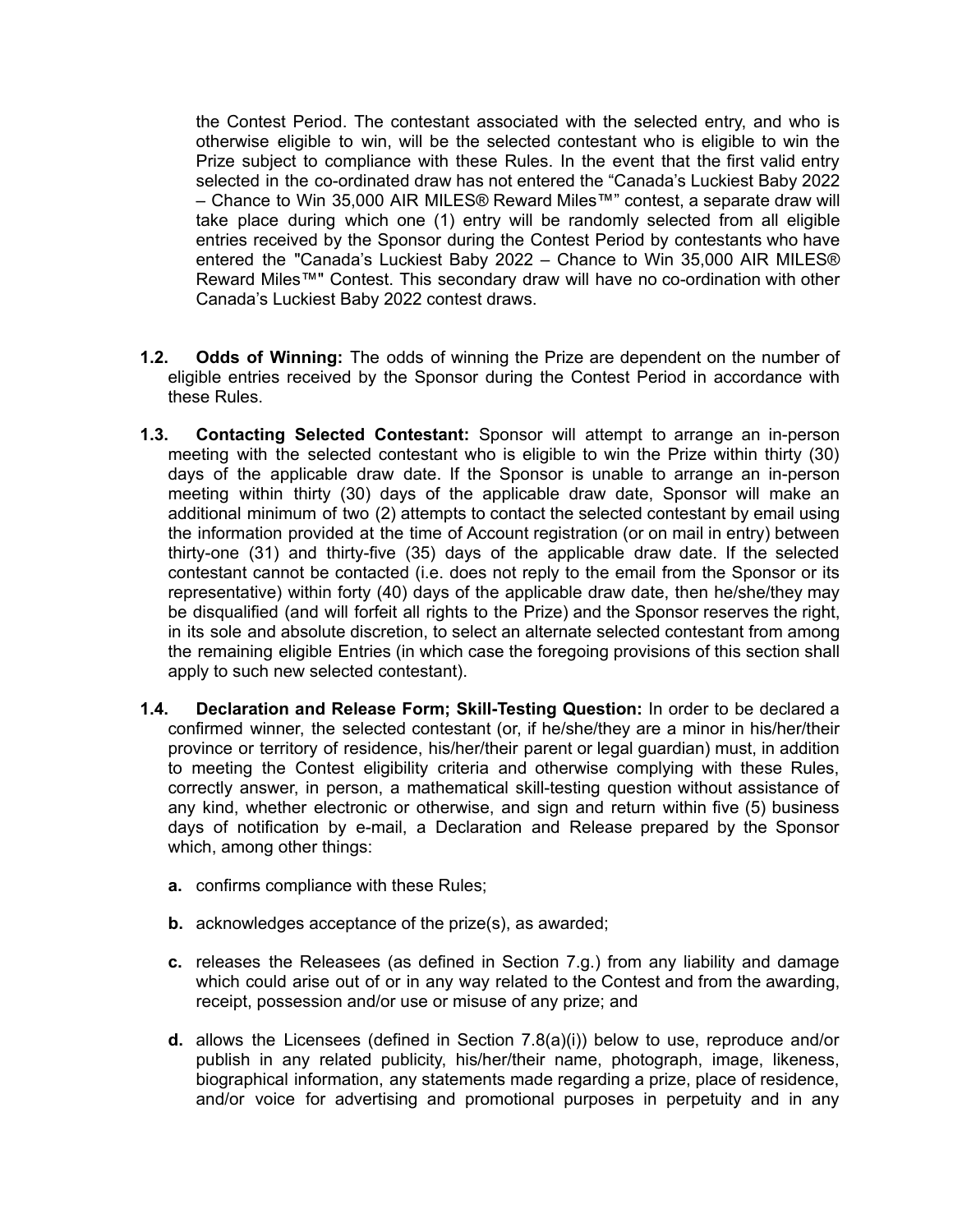manner and in any medium (including the Internet), without any compensation or further attribution or notification.

If the selected contestant:

- **(i)** does not correctly answer the mathematical skill-testing question in the manner prescribed;
- **(ii)** fails to return the properly executed Declaration and Release within the specified time;
- **(iii)** cannot accept the prize for any reason; or
- **(iv)**otherwise fails to comply with the Rules;

**THEN HE/SHE/THEY WILL BE DISQUALIFIED (AND WILL FORFEIT ALL RIGHTS TO THE PRIZE) AND THE SPONSOR RESERVES THE RIGHT, IN ITS SOLE AND ABSOLUTE DISCRETION, TO SELECT BY RANDOM DRAW FROM AMONG ALL REMAINING ELIGIBLE ENTRIES AN ALTERNATE SELECTED CONTESTANT AS THE POTENTIAL WINNER (IN WHICH CASE THE FOREGOING PROVISIONS OF THIS SECTION SHALL APPLY TO SUCH NEW POTENTIAL PRIZE WINNER). NOTWITHSTANDING ANY OTHER PROVISION OF THESE RULES, THE SPONSOR RESERVES THE RIGHT TO DETERMINE HOW THE PRESENTATION OF A PRIZE WILL OCCUR AND THIS MAY BE EITHER IN A MEDIA EVENT, BY MAIL OR IN PERSON.**

## **2. PRIZE DELIVERY**

**(i) Prize Delivery:** AIR MILES Reward Miles Prize will be posted directly into the AIR MILES collector account of the confirmed winner six to eight weeks after the random drawing. To ensure that the winner receives the Prize in his/her/their preferred account, winner should ensure his/her/their balance preference (AIR MILES Cash account and AIR MILES Dream account) is set as desired prior to the Prize being posted in his/her/their collector account.

#### **3. GENERAL TERMS AND CONDITIONS**

- **1.5. Verification of Entries:** The Sponsor reserves the right, in its sole and absolute discretion, to verify or require proof of identity and/or eligibility (in a form acceptable to the Sponsor) from any contestant in this Contest or for any Extra Entries earned, or purportedly earned, by such contestant to be considered valid for the purposes of this Contest. Contestants whose entries cannot be verified to the satisfaction of Sponsor in its sole and absolute discretion may be disqualified from the Contest and will not be eligible to win any prize. The sole determinant of the time for the purposes of a valid registration and/or entry in this Contest will be the Contest server machine(s) in Eastern Time.
- **1.6. No Liability:** The Releasees (defined below in Section 7.7) will not be liable for:
	- **(i)** any failure of the Canada's Luckiest Baby 2022 Website, Contest Website, Sponsor servers or other 55 Rush Inc. or Parent Life Network sponsored sites during the Contest;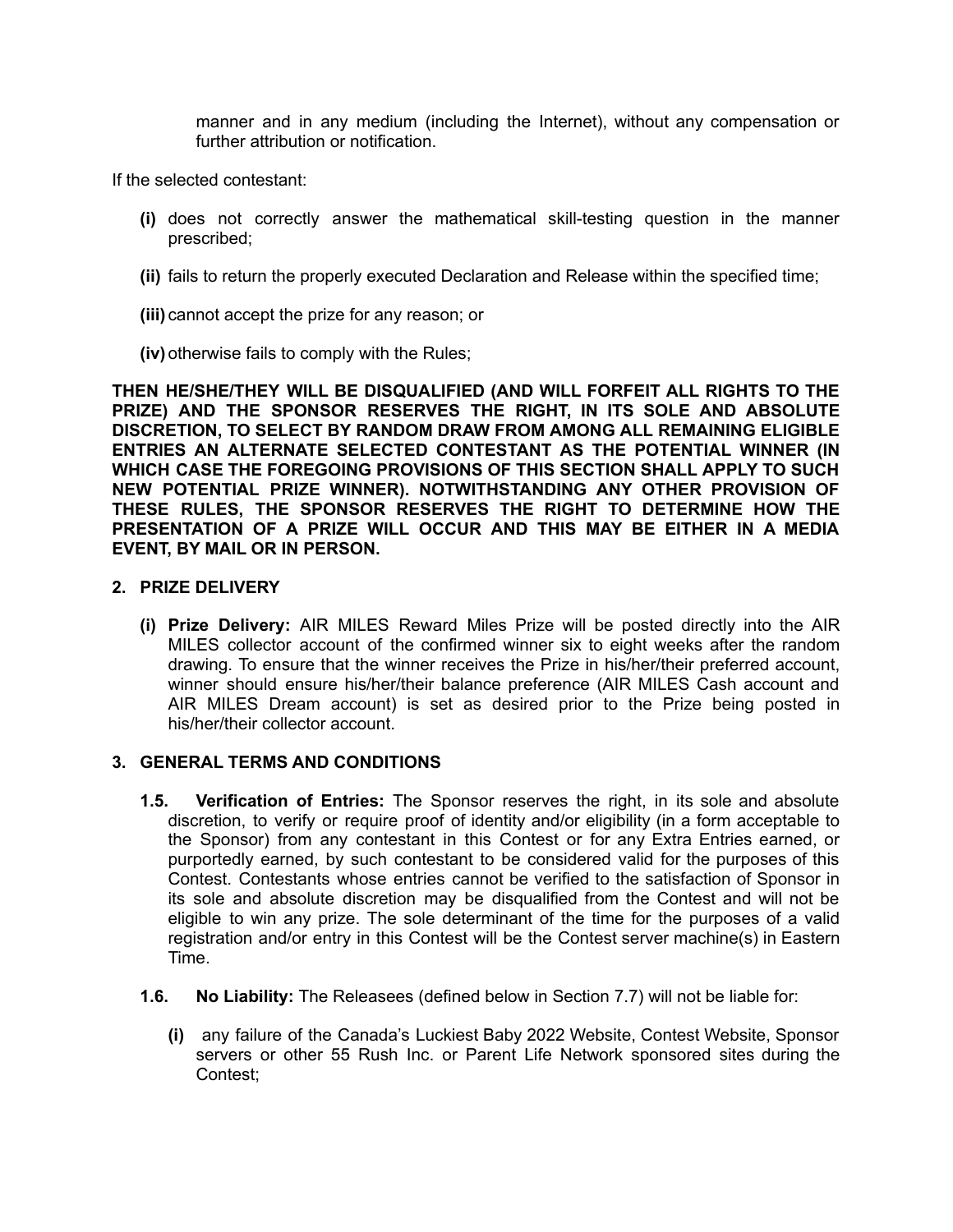- **(ii)** any technical malfunction or other problems relating to the telephone network or lines, computer on-line systems, servers, access providers, computer equipment or software;
- **(iii)** the failure of any CE Form, registration, vote, Action, Code or Content to be received by the Sponsor for any reason including, but not limited to, technical problems or traffic congestion on the Internet or at any website;
- **(iv)** any injury or damage to a contestant's, or any other person's computer related to or resulting from participating or downloading any material in the Contest; and
- **(v)** any combination of the above.

## **1.7. Acceptance of Prize:**

- **(a)** Prize must be accepted as awarded and is not transferable, assignable or convertible to cash (except in Sponsor or any prize supplier's sole and absolute discretion);
- **(b)** The costs of everything not specifically stated as included in the prize are the sole responsibility of the winner;
- **(c)** If the winner does not utilize any part(s) of his/her/their prize, then any such part(s) not utilized will be forfeited in their entirety and nothing will be substituted in their place;
- **(d)** Sponsor and prize supplier reserves the right at any time to:
	- **(i)** Place reasonable restrictions on the availability or use of the prizes or any component thereof; and
	- **(ii)** Substitute a prize or a component thereof for any reason with a prize or a prize component of equal or greater value, including, without limitation, but solely at the Sponsor or any prize supplier's sole discretion, a cash award;
- **(e)** By accepting a prize, the winner agrees to waive all recourse against the Releasees (as defined in Section 7.7) if the prize or a component thereof does not prove satisfactory, either in whole or in part.
- **1.8. Content Submission Requirements:** BY SUBMITTING ANY "CONTENT" TO EARN EXTRA ENTRIES, EACH CONTESTANT HEREBY REPRESENTS AND WARRANTS THAT THE CONTENT (AND EACH INDIVIDUAL COMPONENT THEREOF) COMPLIES WITH THESE RULES, ALL APPLICABLE LAWS (INCLUDING INTELLECTUAL PROPERTY LAWS) AND THE SUBMISSION REQUIREMENTS. THE RELEASEES (defined below in Section 7.7.) WILL BEAR NO LIABILITY REGARDING THE USE OF ANY CONTENT (OR ANY COMPONENT THEREOF) BY THE SPONSOR. THE RELEASEES SHALL BE HELD HARMLESS BY THE CONTESTANT IN THE EVENT IT IS SUBSEQUENTLY DISCOVERED THAT THE CONTESTANT HAS DEPARTED FROM OR NOT FULLY COMPLIED WITH ANY OF THESE RULES.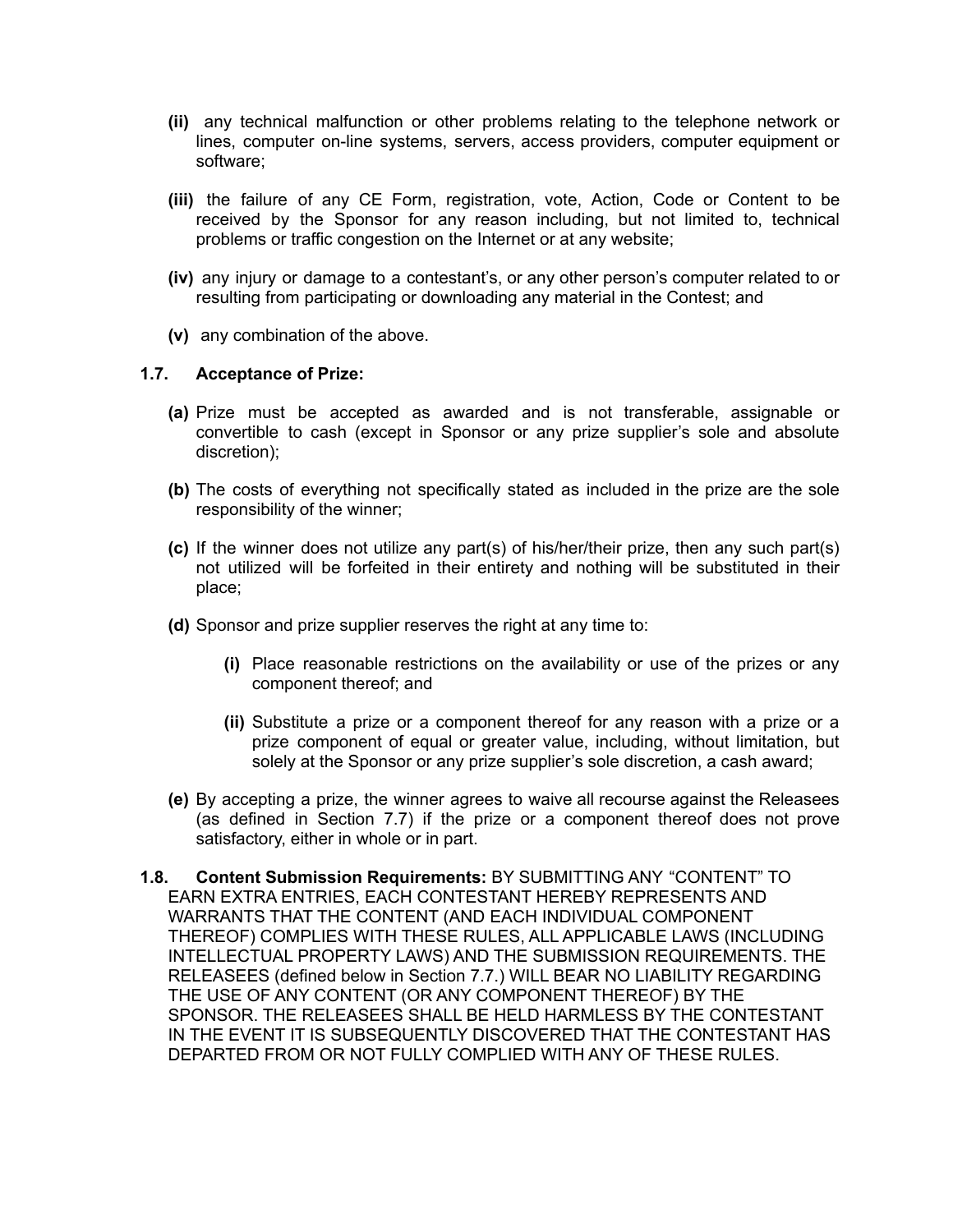Any Content submitted to the site must not contain:

- **(i)** material that is hateful, tortuous, defamatory, slanderous or libelous, that promotes bigotry, racism, hatred or harm against any group or individual or promotes discrimination based on race, gender, religion, nationality, disability, sexual orientation or age;
- **(ii)** any form of propaganda or inappropriate or offensive language; or material that violates or infringes another's rights, including but not limited to privacy, publicity or intellectual property rights, or that constitutes copyright infringement.

Prior to or after being posted on the Canada's Luckiest Baby 2022 Website, each of the Sponsor, its promotional agency and designated Content moderator (each, a "**Reviewer**") reserves the right to initially screen every piece of Content. Any Content that a Reviewer deems, in its sole and absolute discretion, to violate the terms and conditions set forth in these Rules or any applicable law (including intellectual property laws) will be disqualified. Prior to being posted on the Canada's Luckiest Baby 2022 Website, each Reviewer reserves the right, in its sole and absolute discretion, to edit or modify any Content, or to request a contestant to modify, edit and/or re-submit his/her/their Content, in order to ensure that the Content complies with these Rules, or for any other reason. If Content is deemed to be inappropriate, the contestant will receive an email notification from Sponsor indicating that the Content has not been posted or has been removed, and he/she/they will have an opportunity to re-submit his/her/their revised Content for consideration by a Reviewer. If a contestant has attempted to submit Content three (3) times and has been rejected each time, then the Sponsor reserves the right, in its sole and absolute discretion, to disqualify the contestant from participating in the Contest.

- **1.9. Number of Prizes/Winners:** By entering the Contest, each contestant acknowledges that the Sponsor shall not be required under any circumstances to award more prizes than the number of available prizes, as set out in these Rules.
- **1.10. Termination of Contest:** The Sponsor reserves the right, in its sole and absolute discretion, to void any entry and/or withdraw, suspend, amend or terminate this Contest in whole or in part (or to amend these Rules) in any way at any time without prior notice (but subject to applicable law and to the consent of the Régie des alcools, des course et des jeux with respect to legal residents of Quebec), in the event of an error, technical problem, computer virus, bugs, tampering, unauthorized intervention, fraud, technical failure or any other cause beyond the reasonable control of the Sponsor that, in the Sponsor's sole discretion determines, interferes with the proper conduct of this Contest as contemplated by these Rules, or in the event of any accident, printing, administrative, or other error or any kind, or for any other reason. Any attempt to deliberately damage any website or to undermine the legitimate operation of this Contest is a violation of criminal and civil laws and should such an attempt be made, the person will be automatically disqualified and the Sponsor reserves the right to seek remedies and damages to the fullest extent permitted by law.

The Sponsor reserves the right, in its sole and absolute discretion, and without prior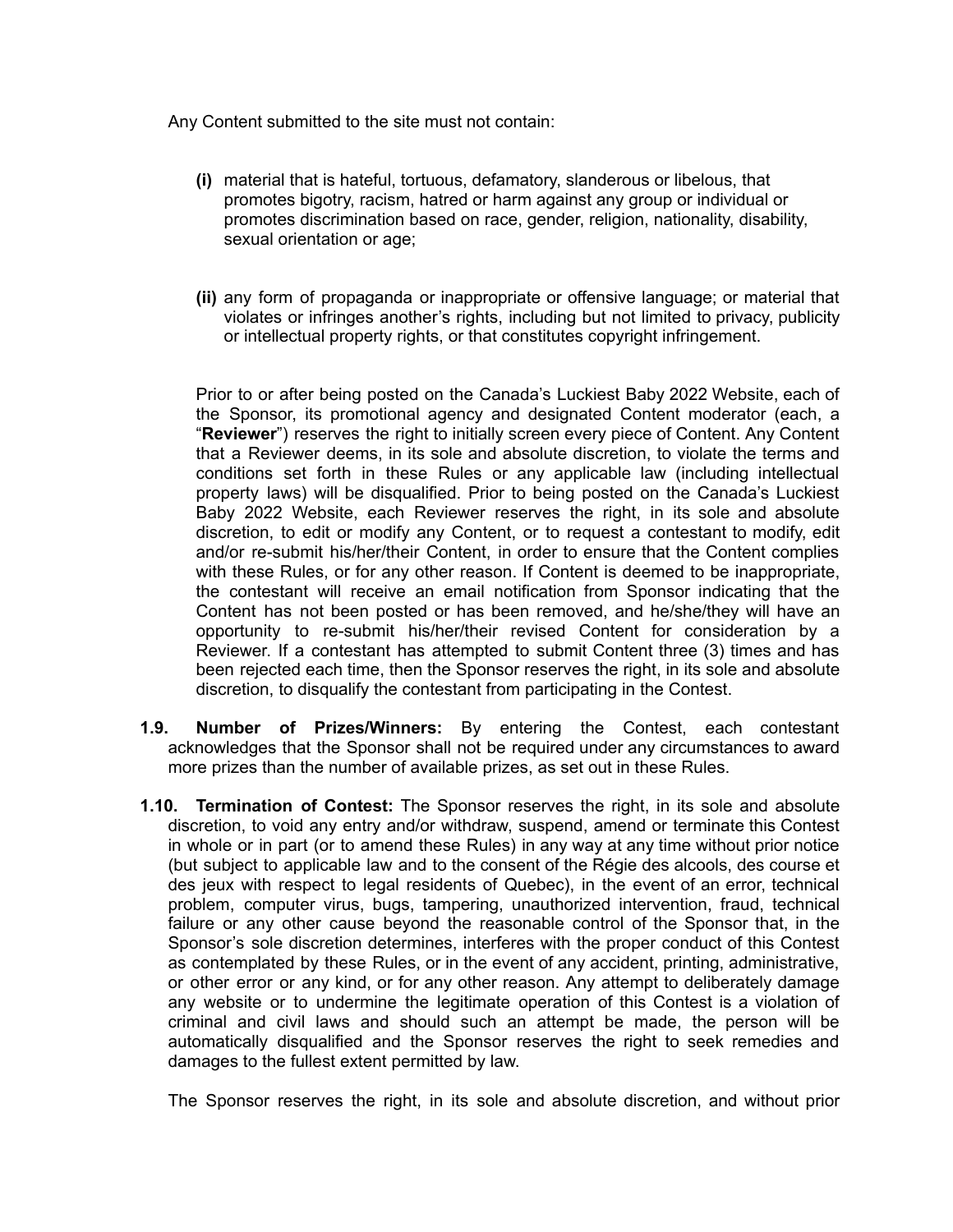notice, to adjust any of the dates and/or timeframes stipulated in these Rules, to the extent necessary, for purposes of verifying compliance by any contestant, entry, or vote with these Rules, or as a result of technical problems, or in light of any other circumstances which, in the opinion of the Sponsor, in its sole and absolute discretion, affect the proper administration of the Contest as contemplated in these Rules.

**1.11. Release and Exclusion of Liability:** By entering or attempting to enter the Contest, each contestant and/or purported contestant agrees to release, discharge, and forever hold harmless the Contest Group Entities, and their respective officers, directors, employees, shareholders, agents and other representatives (collectively, the "**Releasees**") from any and all claims, actions, damages, demands, manner of actions, causes of action, suits, debts, duties, accounts, bonds, covenants, warranties, indemnities, claims over, contracts and liabilities of whatever nature or kind arising out of, or in connection with the contestant's participation or attempted participation in the Contest, compliance or non-compliance with these Rules and acceptance, use or misuse of any prize. The Releasees will not be responsible for lost, incomplete, late or misdirected entries or for any failure of the Contest Website during the Contest Period, or for any technical malfunction or other problems with, any telephone network or lines, computer on-line systems, servers, access providers, computer equipment or software or for any technical problems or traffic congestion on the Internet or at any website, or any combination of the foregoing, and will not be liable for any resulting injury or damage to any person or property arising from, or relating to, that person's or any other person's participation or attempted participation in the Contest.

# **1.12. Name/Image of Winners and Content:**

- **(a)** By entering the Contest or submitting Content for Extra Entries, each contestant:
	- **(i)** grants to the Sponsor, its affiliates, and the supplier of prizes including, without limitation, LoyaltyOne, Co. (dba The AIR MILES Reward Program) (collectively, **Licensees**"), in perpetuity, a non-exclusive, irrevocable license to publish, display, reproduce, modify, edit or otherwise use (as the Licensees may in their sole discretion deem appropriate and without right of approval by the contestant) his/her/their submitted Content, in whole or in part, for advertising or promoting the Contest or for any other reason in any manner and in any medium (including the Internet), globally, without any compensation or further attribution or notification, and waives his/her/their moral rights to such Content;
	- **(ii)** authorizes the Licensees to use, reproduce and/or publish in any related publicity, his/her/their name, photograph, image, likeness, biographical information, any statements they make regarding a prize, place of residence, and/or voice for advertising and promotional purposes in perpetuity and in any manner and in any medium (including the Internet), globally, without any compensation or further attribution or notification;
	- **(iii)**agrees that anything created by the Licensees which is derived from the contestant's Content, voice, photograph, image, likeness or any statements the contestant make regarding a prize, is owned by the Sponsor, its affiliates or prize suppliers, as applicable; and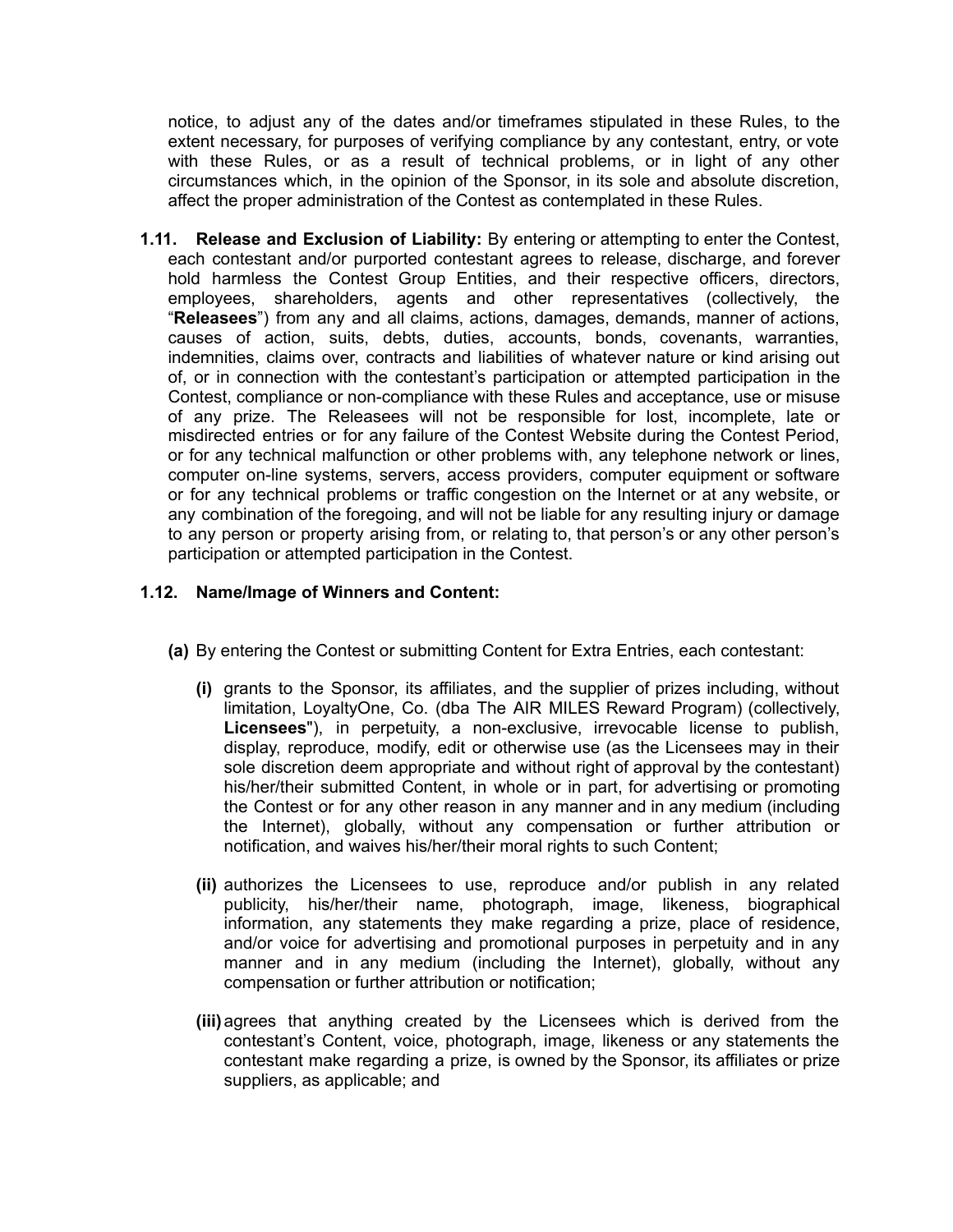- **(iv)**on his/her/their own behalf, and on behalf of his/her/their heirs, executors, administrators, personal representatives, successors and assigns, hereby release and discharge the Releasees (as defined in Section 7.7) from and against any and all claims (whether known or unknown, in law or in equity) that he/she/they or any of his/her/their heirs, executors, administrators, successors, or assigns may have or that may later accrue against any of the Releasees for any damage, loss, liability, costs, legal fees, expenses or injury based on publicity rights, defamation, libel, slander, portrayal in a false light, invasion of privacy, copyright infringement, trademark infringement or any other intellectual property related cause of action arising out of or relating directly or indirectly in any way to the entry, a vote (if applicable) or use of his/her/their Content (if applicable), name, photograph, image, likeness, biographical information, any statements they make regarding a prize, place of residence, and/or voice.
- **(b)** For greater certainty, the Sponsor, its promotional agency and/or the Reviewer reserves the right, in their sole and absolute discretion and at any time during the Contest, to modify, edit or remove any Content, or to request a contestant to modify or edit his/her/their Content, if a complaint is received with respect to the Content, or for any other reason. If such an action is necessary at any time, then the Sponsor reserves the right, in its sole and absolute discretion, to reset the entry count associated with the Content to zero (or, to whatever number the Sponsor deems appropriate in its sole and absolute discretion).
- **(f)** Subject to subsection (7.8(a)(i)) above, if a contestant has any questions or does not wish the Sponsor to use any or all of his/her/their name, photograph, image, likeness, biographical information, any statements made regarding the prize, place of residence, and/or voice for purposes other than Contest administration, please contact the Sponsor at 301-312 Adelaide Street West, Toronto, ON, M5V 1R2.
- **1.13. Dispute:** In the event of a dispute regarding who submitted an entry, voter registration and/or vote, entries, voter registrations and votes (as applicable) will be deemed to have been submitted by the authorized account holder of the email address submitted at the time of entry or voter registration (as applicable). "**Authorized account holder**" is defined as the person who is assigned an email address by an internet provider, online service provider, or other organization (e.g. business, educational institute, etc.) that is responsible for assigning email addresses for the domain associated with the submitted email address. A contestant may be required to provide proof that he/she/they is the Authorized account holder of the email address associated with the selected entry and/or a vote, and, if applicable, that he/she/they has all necessary consents, permissions and/or licenses as required by these Rules.
- **1.14. Personal Information:** By entering this Contest, each contestant expressly consents to the Sponsor, its agents and/or representatives, storing, sharing and using the personal information submitted with his/her/their entry for the purpose of administering the Contest and prize fulfillment and in accordance with Sponsor's privacy policy (https://accounts.parentlifenetwork.com/privacy), unless the contestant otherwise specifies by giving Sponsor notice in writing. In the event of any discrepancy or inconsistency between the terms and conditions of these Rules and disclosures or other statements contained in any Contest-related materials, these Rules shall prevail, govern and control.